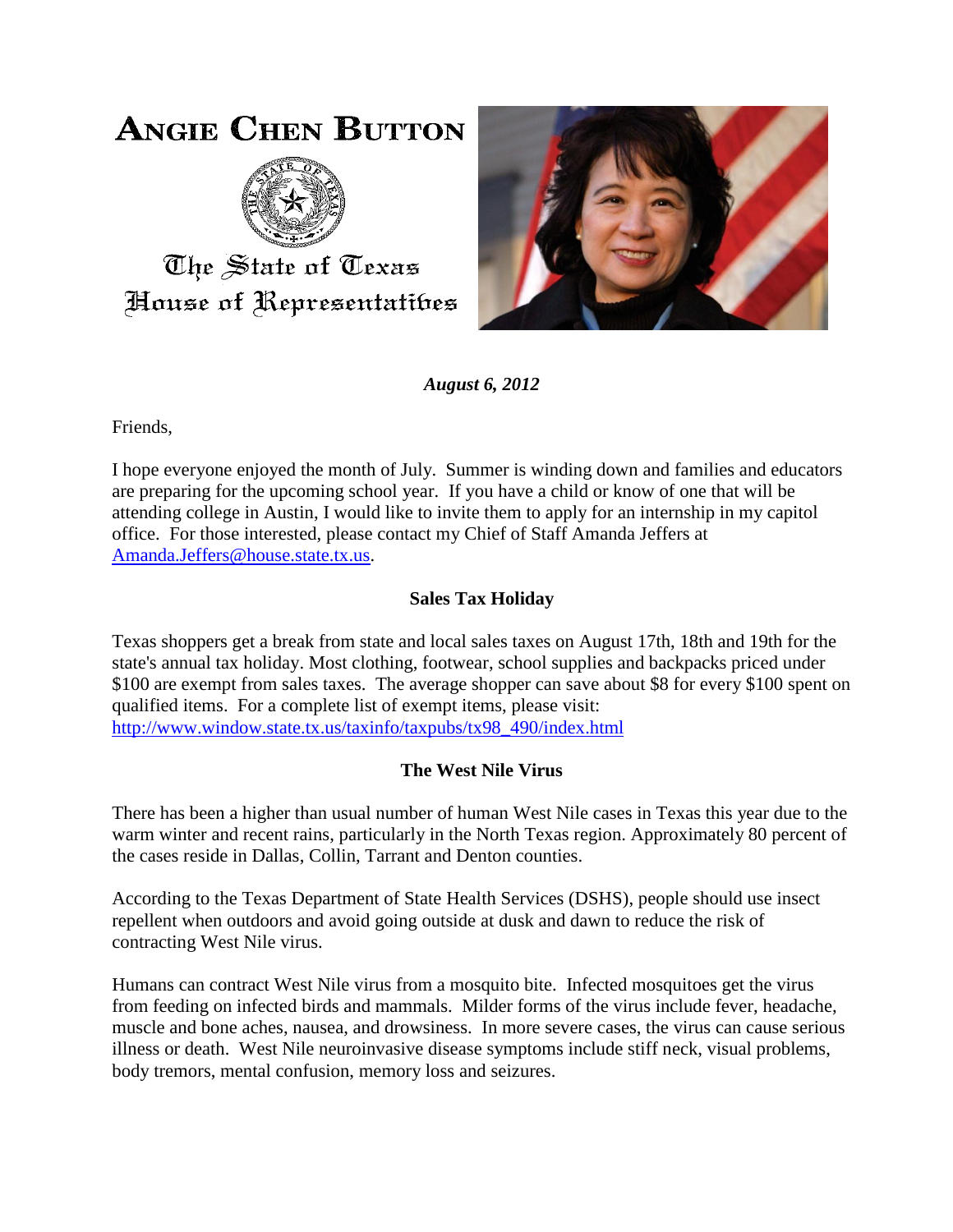The number of cases of West Nile virus in Texas fluctuates from year to year depending on a variety of factors including the weather, the number of birds and mosquitoes that spread the virus, and human behavior. The season can last up until the first hard freeze of the year.

People over 50 years old and those with compromised immune systems are at a higher risk of becoming seriously ill when they become infected with the virus. If people have symptoms that cause them concern, they should contact their healthcare provider.

The city of Garland has information on Garland cases and steps that can be taken to avoid contracting West Nile at [http://www.ci.garland.tx.us/gov/hk/health/services/nile.asp.](http://www.ci.garland.tx.us/gov/hk/health/services/nile.asp)

During my first session in the Texas Legislature, I passed a bill that saved jurisdictions money while protecting Texans from the dangers of misapplied pesticides and potentially disease-ridden mosquitoes. This legislation was brought to me by the City of Garland and I was happy to carry it. I am currently preparing legislation for the upcoming session and I would love to hear your ideas on ways we can improve our area.

## **Fourth Annual Senior Awareness Day**

In partnership with the City of Garland, I held the Fourth Annual Senior Awareness Day at the Atrium of the Granville Arts Center in Downtown Garland. Senior Awareness Day included over 50 exhibitors from various government agencies, non-profits, organizations, and businesses serving seniors. Many seniors were able to come and have their Medicare questions answered without long waits on the phone or in line. We had hundreds of people from across North Texas attend Senior Awareness Day this year. In addition to our fantastic exhibitors we had great entertainment provided by the Irish Session band, the Spectacular Senior Follies Class Act tap dancers, students from the Wang Tao Kung Fu School, and the Hella Shriner Clowns of Rowlett. Thank you to all the wonderful exhibitors and entertainers who made Senior Awareness Day such a resounding success.

I would also like to thank the hard work and dedication of the Senior Awareness Day Planning Committee which took the lead in planning this spectacular event. The Senior Awareness Day Planning Committee is made up of members of my Seniors Roundtable who volunteer their time to plan and carry out Senior Awareness Day each year. Senior Awareness Day is not just **for** Seniors, but it is planned and staffed primarily **by** Seniors. Thank you to committee members Jerry Nichols, Sary Cheng, Bob Hook, Ernie Eberle, Joanne Stephens, Ginger Hubbard, Lottie Randle, Tony Torres, Ruth Bowling, Jim Sykora, and Jan Woody and special thanks to Zach Bullard for designing the 2012 Senior Awareness Day Flier. There were numerous elected officials in attendance this year including Garland Mayor Ron Jones, Richardson Mayor Bob Townsend, and GISD Board President Linda Griffin. I appreciate everyone who attended and enjoyed meeting many new friends and seeing many old ones. I hope to see everyone again at next year's Senior Awareness Day.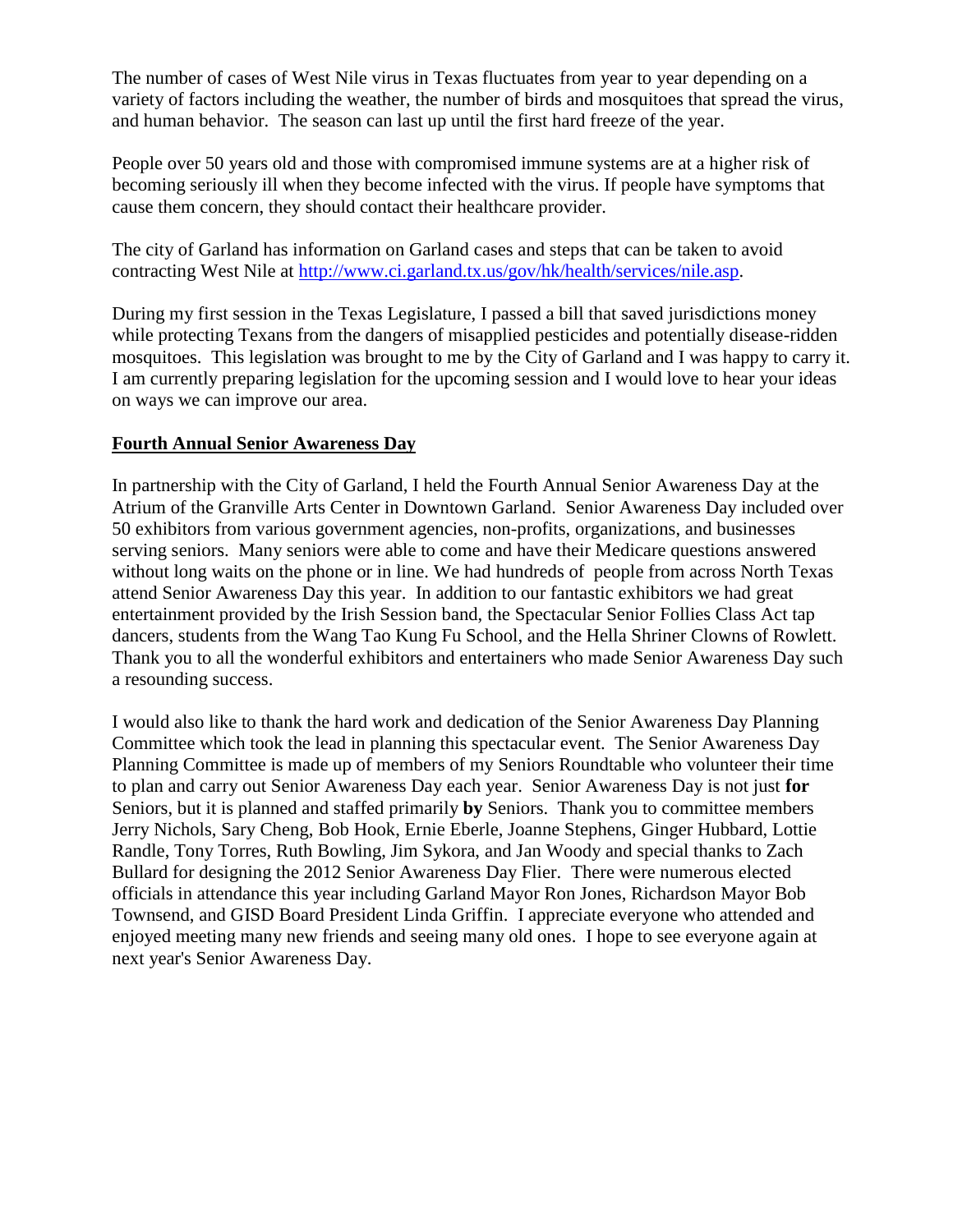

Enjoying the wonderful entertainment at Senior Awareness Day.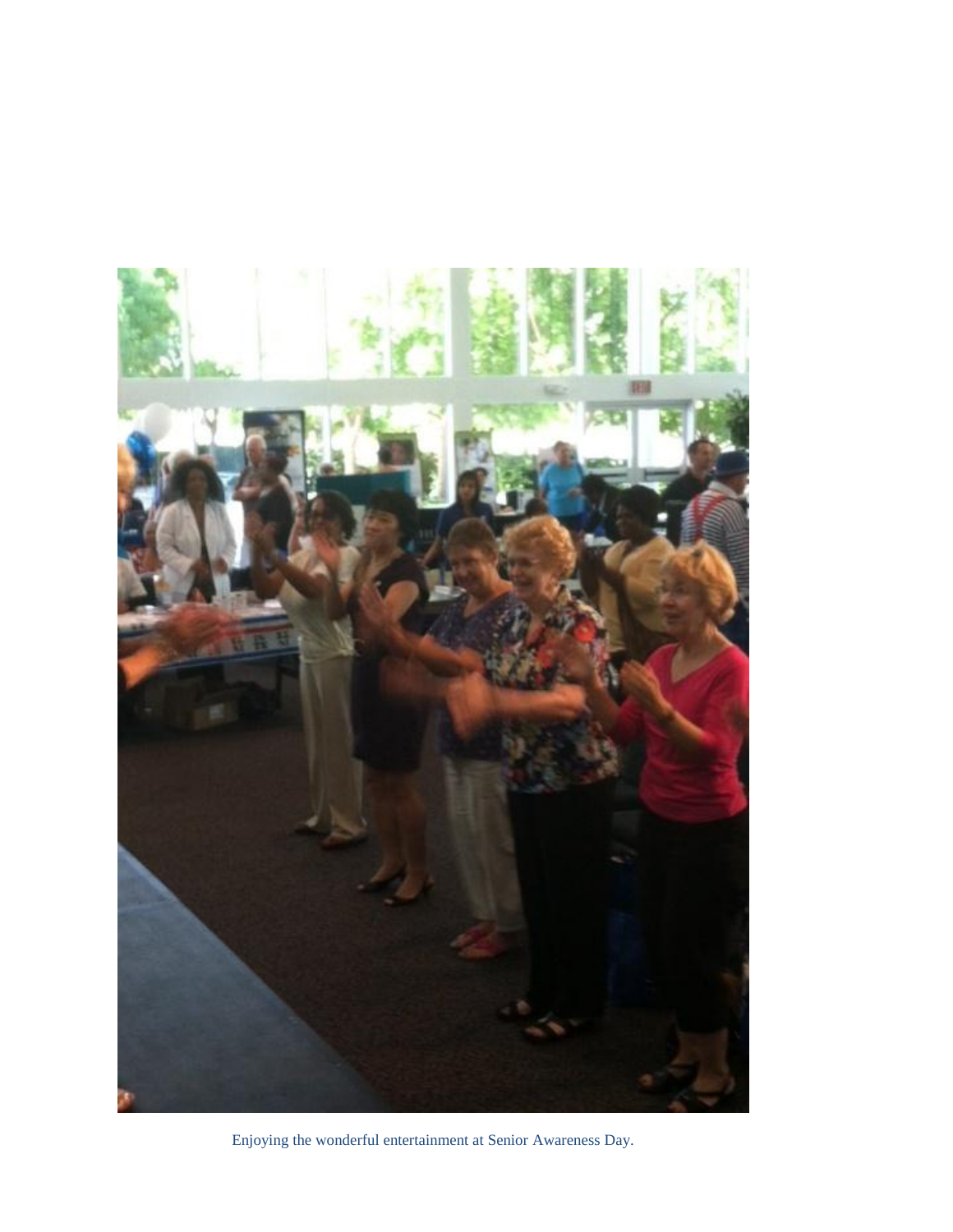

Here I am presenting our wonderful volunteers with resolutions of appreciation. Pictured from left to right: Ruth Bowling, Jan Woody, Sary Cheng, and Tony Torres.